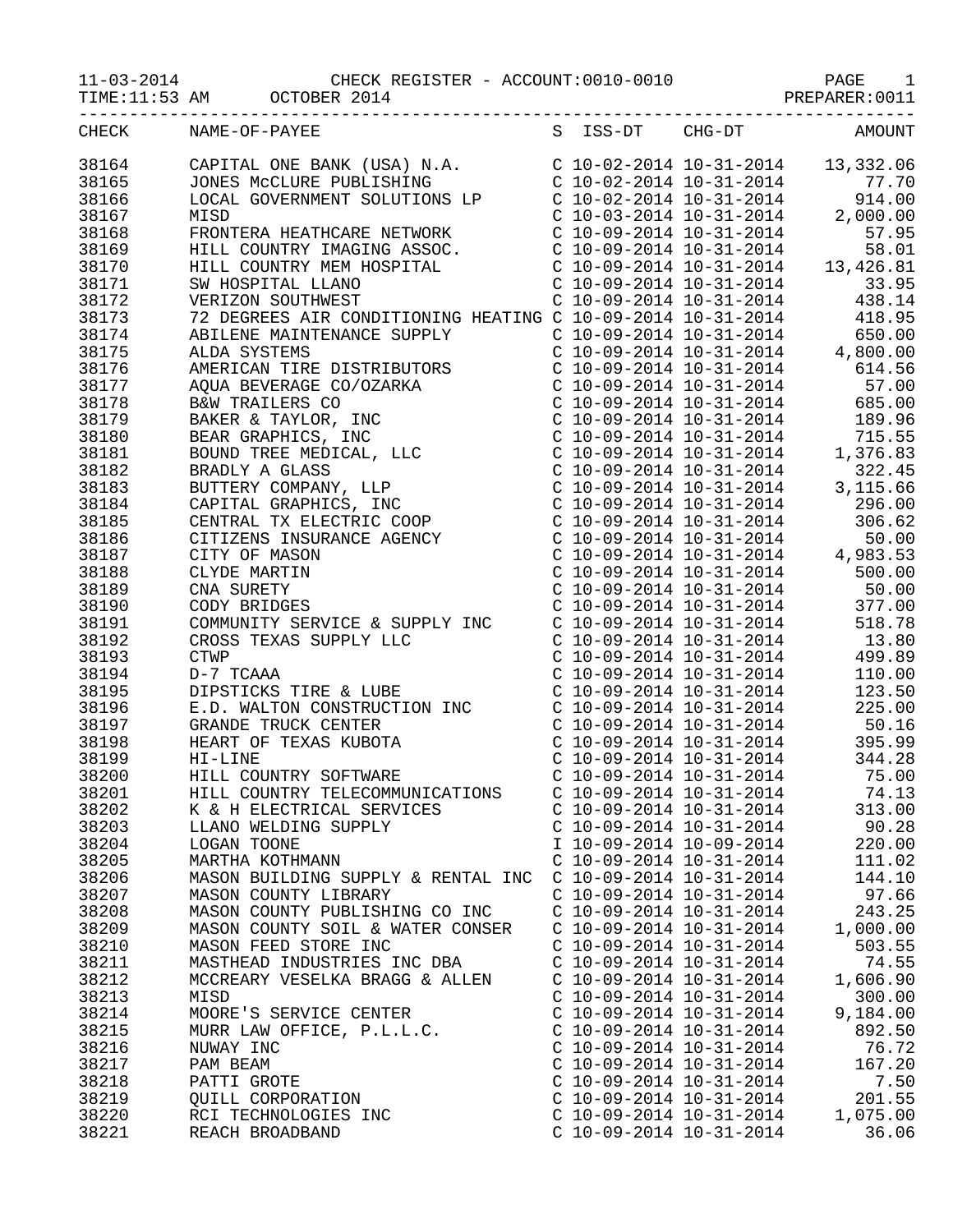TIME:11:53 AM OCTOBER 2014 CONSTRAINING PREPARER:0011

|       | CHECK NAME-OF-PAYEE           | S ISS-DT CHG-DT AMOUNT    |           |
|-------|-------------------------------|---------------------------|-----------|
|       |                               |                           |           |
|       |                               |                           |           |
|       |                               |                           |           |
|       |                               |                           |           |
|       |                               |                           |           |
|       |                               |                           |           |
|       |                               |                           |           |
|       |                               |                           |           |
|       |                               |                           |           |
|       |                               |                           |           |
|       |                               |                           |           |
|       |                               |                           |           |
|       |                               |                           |           |
|       |                               |                           |           |
|       |                               |                           |           |
|       |                               |                           |           |
|       |                               |                           |           |
|       |                               |                           |           |
|       |                               |                           |           |
|       |                               |                           |           |
|       |                               |                           |           |
|       |                               |                           |           |
|       |                               |                           |           |
|       |                               |                           |           |
|       |                               |                           |           |
|       |                               |                           |           |
|       |                               |                           |           |
|       |                               |                           |           |
|       |                               |                           |           |
|       |                               |                           |           |
|       |                               |                           |           |
|       |                               |                           |           |
|       |                               |                           |           |
|       |                               |                           |           |
|       |                               |                           |           |
|       |                               |                           |           |
|       |                               |                           |           |
|       |                               |                           |           |
|       |                               |                           |           |
|       |                               |                           |           |
| 38260 | ZESCH & PICKETT               | $C$ 10-14-2014 10-31-2014 | 205.00    |
| 38261 | ELI CASTILLO                  | $C$ 10-15-2014 10-31-2014 | 2,540.00  |
| 38262 | PURCHASE POWER                | $C$ 10-15-2014 10-31-2014 | 1,020.99  |
| 38263 | LEXIS NEXIS                   | $C$ 10-16-2014 10-31-2014 | 104.00    |
| 38264 | LOCAL GOVERNMENT SOLUTIONS LP | $C$ 10-16-2014 10-31-2014 | 914.00    |
| 38265 | TDCAA                         | $C$ 10-16-2014 10-31-2014 | 75.00     |
| 38266 | JUROR CASH/POLLY MCMILLAN     | C 10-17-2014 10-31-2014   | 80.00     |
| 38267 | BLUEBONNET CASA               | I 10-17-2014 10-17-2014   | 90.00     |
| 38268 | MASON COUNTY                  | $C$ 10-17-2014 10-31-2014 | 3,917.28  |
| 38269 | OMNIBASE SERVICES OF TEXAS    | $C$ 10-17-2014 10-31-2014 | 390.00    |
| 38270 | STATE COMPTROLLER             | $C$ 10-17-2014 10-31-2014 | 23.70     |
| 38271 | STATE COMPTROLLER             | $C$ 10-17-2014 10-31-2014 | 544.10    |
| 38272 | STATE COMPTROLLER             | $C$ 10-17-2014 10-31-2014 | 27,766.77 |
| 38273 | SHERIFF DAVID WHITIS          | $C$ 10-17-2014 10-31-2014 | 150.00    |
| 38274 | SHERIFF GREGG BEWLEY          | V 10-17-2014 10-23-2014   | 150.00    |
| 38275 | SHAIN V. H. CHAPMAN           | I 10-20-2014 10-20-2014   | 33.00     |
| 38276 | PAM BEAM                      | $C$ 10-20-2014 10-31-2014 | 151.91    |
| 38277 | SHERIFF TOMMY BRYANT          | $C$ 10-23-2014 10-31-2014 | 150.00    |
| 38278 | CANCER CARE NETWORK OF S.TX.  | I 10-27-2014 10-27-2014   | 201.52    |
| 38279 | MICHELLE CHAPMAN              | I 10-27-2014 10-27-2014   | 200.00    |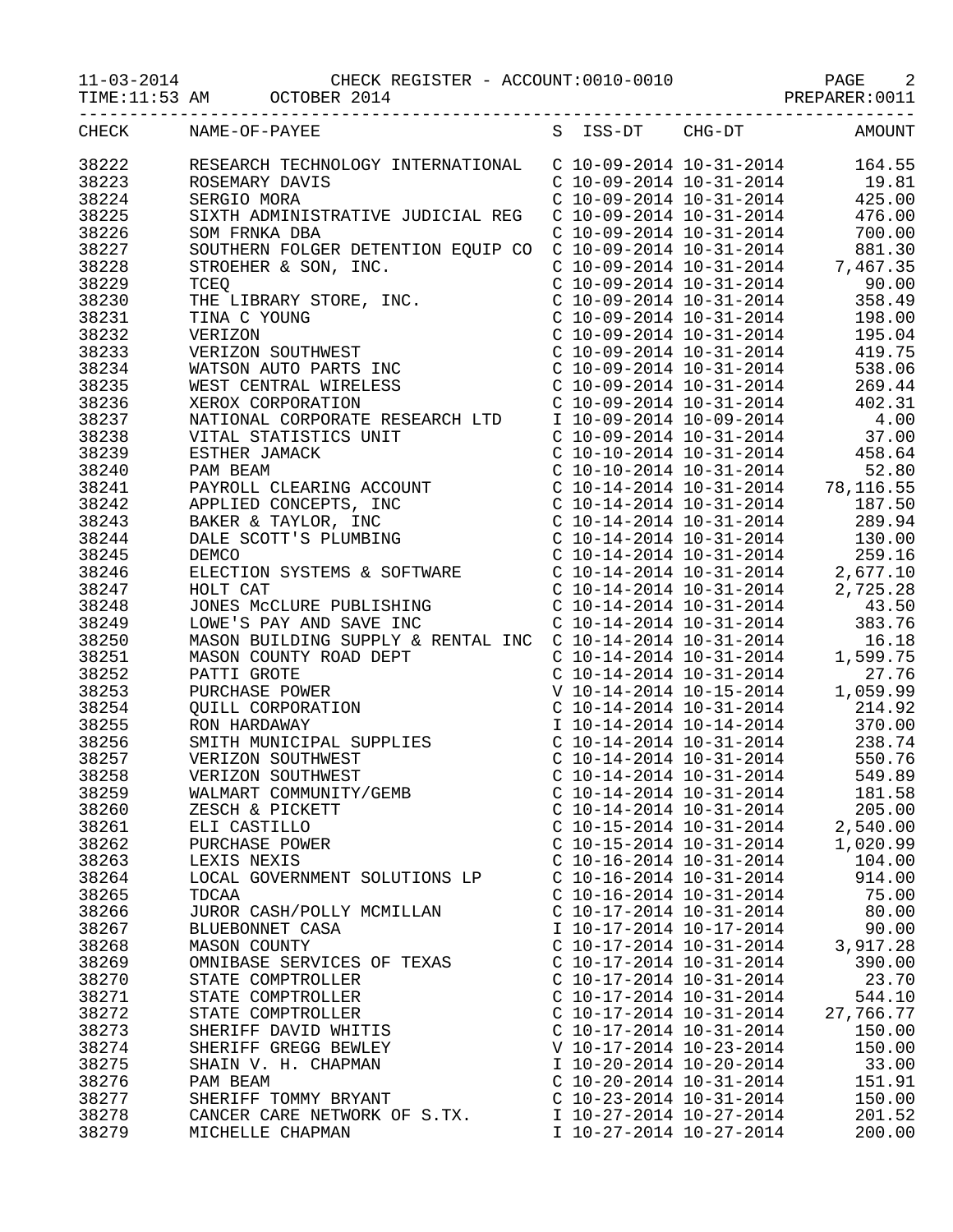TIME:11:53 AM OCTOBER 2014 CONSTRAINING PREPARER:0011

|       | ------------------------------<br>-------------------------------- |                 | ------------ |
|-------|--------------------------------------------------------------------|-----------------|--------------|
| CHECK | NAME-OF-PAYEE                                                      | S ISS-DT CHG-DT | AMOUNT       |
| 38280 |                                                                    |                 |              |
| 38281 |                                                                    |                 |              |
| 38282 |                                                                    |                 |              |
| 38283 |                                                                    |                 |              |
| 38284 |                                                                    |                 |              |
| 38285 |                                                                    |                 |              |
| 38286 |                                                                    |                 |              |
| 38287 |                                                                    |                 |              |
| 38288 |                                                                    |                 |              |
| 38289 |                                                                    |                 |              |
| 38290 |                                                                    |                 |              |
| 38291 |                                                                    |                 |              |
| 38292 |                                                                    |                 |              |
| 38293 |                                                                    |                 |              |
| 38294 |                                                                    |                 |              |
| 38295 |                                                                    |                 |              |
| 38296 |                                                                    |                 |              |
| 38297 |                                                                    |                 |              |
| 38298 |                                                                    |                 |              |
| 38299 |                                                                    |                 |              |
| 38300 |                                                                    |                 |              |
| 38301 |                                                                    |                 |              |
| 38302 |                                                                    |                 |              |
| 38303 |                                                                    |                 |              |
| 38304 |                                                                    |                 |              |
| 38305 |                                                                    |                 |              |
| 38306 |                                                                    |                 |              |
| 38307 |                                                                    |                 |              |
| 38308 |                                                                    |                 |              |
| 38309 |                                                                    |                 |              |
| 38310 |                                                                    |                 |              |
| 38311 |                                                                    |                 |              |
| 38312 |                                                                    |                 |              |
| 38313 |                                                                    |                 |              |
| 38314 |                                                                    |                 |              |
| 38315 |                                                                    |                 |              |
| 38316 |                                                                    |                 |              |
| 38317 |                                                                    |                 |              |
| 38318 |                                                                    |                 |              |
| 38319 |                                                                    |                 |              |
| 38320 |                                                                    |                 |              |
| 38321 |                                                                    |                 |              |
| 38322 |                                                                    |                 |              |
|       |                                                                    |                 |              |